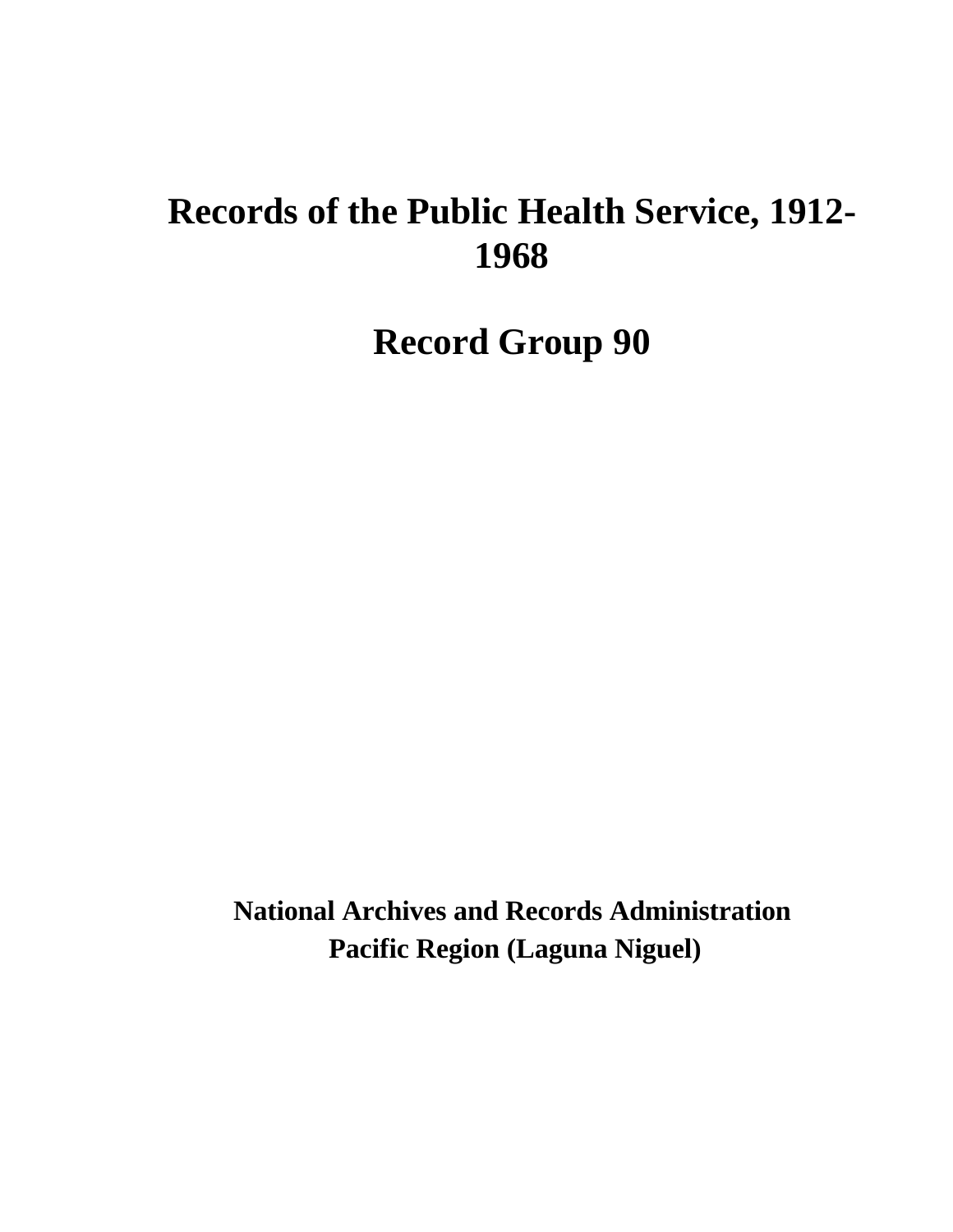### **Records of the Public Health Service, 1912-1968**

### **Record Group 90**

#### **Public Health Service**

| <b>Medical Officer in Charge, Point Loma Quarantine Station</b> |           |
|-----------------------------------------------------------------|-----------|
| Letters Received                                                | 1889-1894 |
| Letters Sent                                                    | 1889-1908 |
|                                                                 |           |
| Medical Officer in Charge, San Diego                            |           |
| <b>Letters Received</b>                                         | 1904-1910 |
| Letters Sent                                                    | 1900-1906 |
|                                                                 |           |

### **Phoenix Indian Medical Center, Indian Health Service, Phoenix, AZ**

| Environmental Health Program and Project Files | 1950-1968 |
|------------------------------------------------|-----------|
|                                                |           |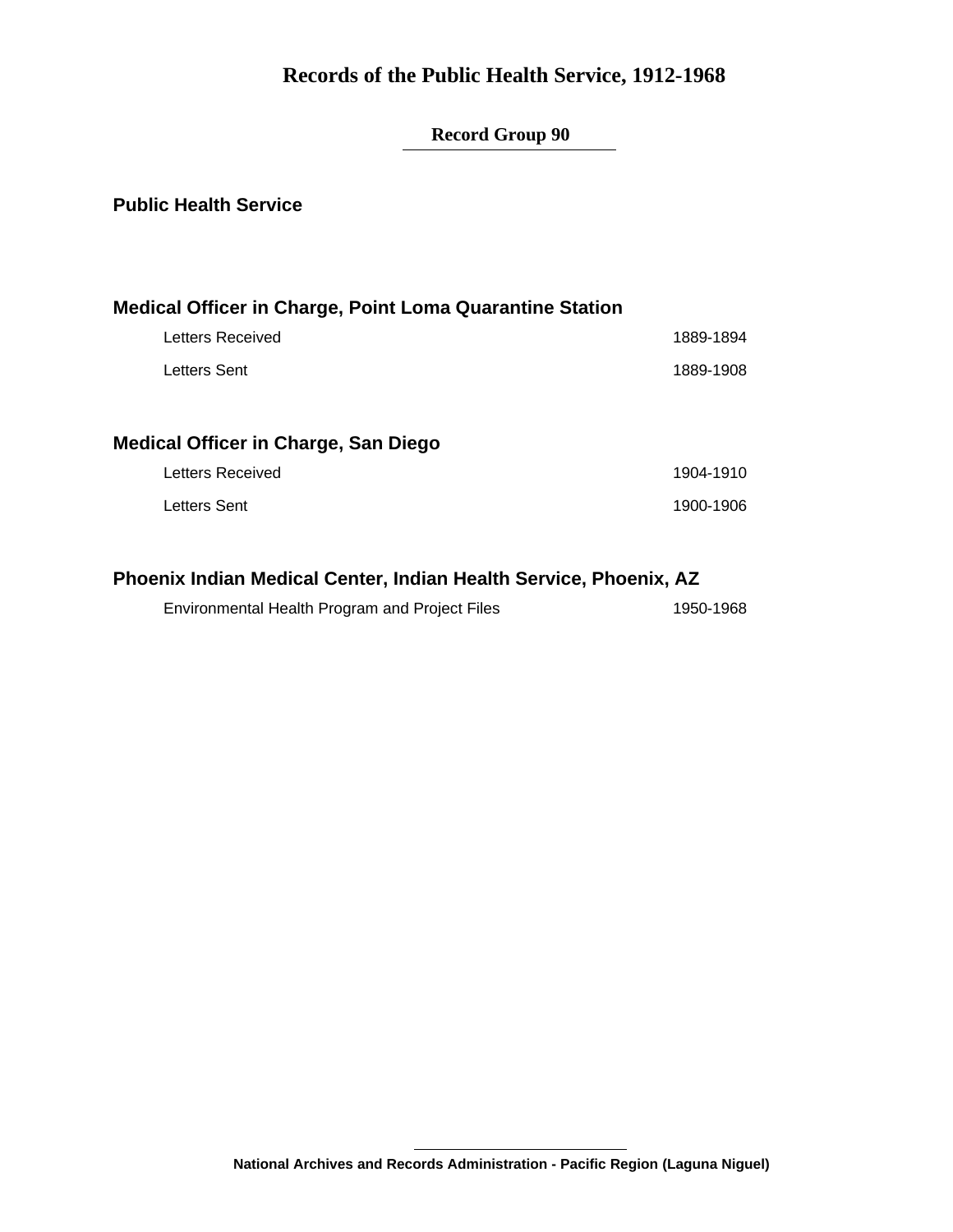### **Public Health Service**

The Public Health Service, originally called the Marine Hospital Service, has its origins in an act of July 16, 1798, which authorized hospitals for the care of sick and disabled American merchant seamen. The scope of its activities was greatly expanded by subsequent legislation, and it became part of the Department of Health, Education, and Welfare in 1955 after having been part of the Department of the Treasury from 1798 to 1939 and the Federal Security Agency from 1939 to 1953.

The Public Health Service operates marine hospitals, hospitals for specific diseases, medical facilities for Federal penal institutions, quarantine and health stations, and research institutions and laboratories. It conducts research in the cause, prevention, and control of disease and disseminates health information.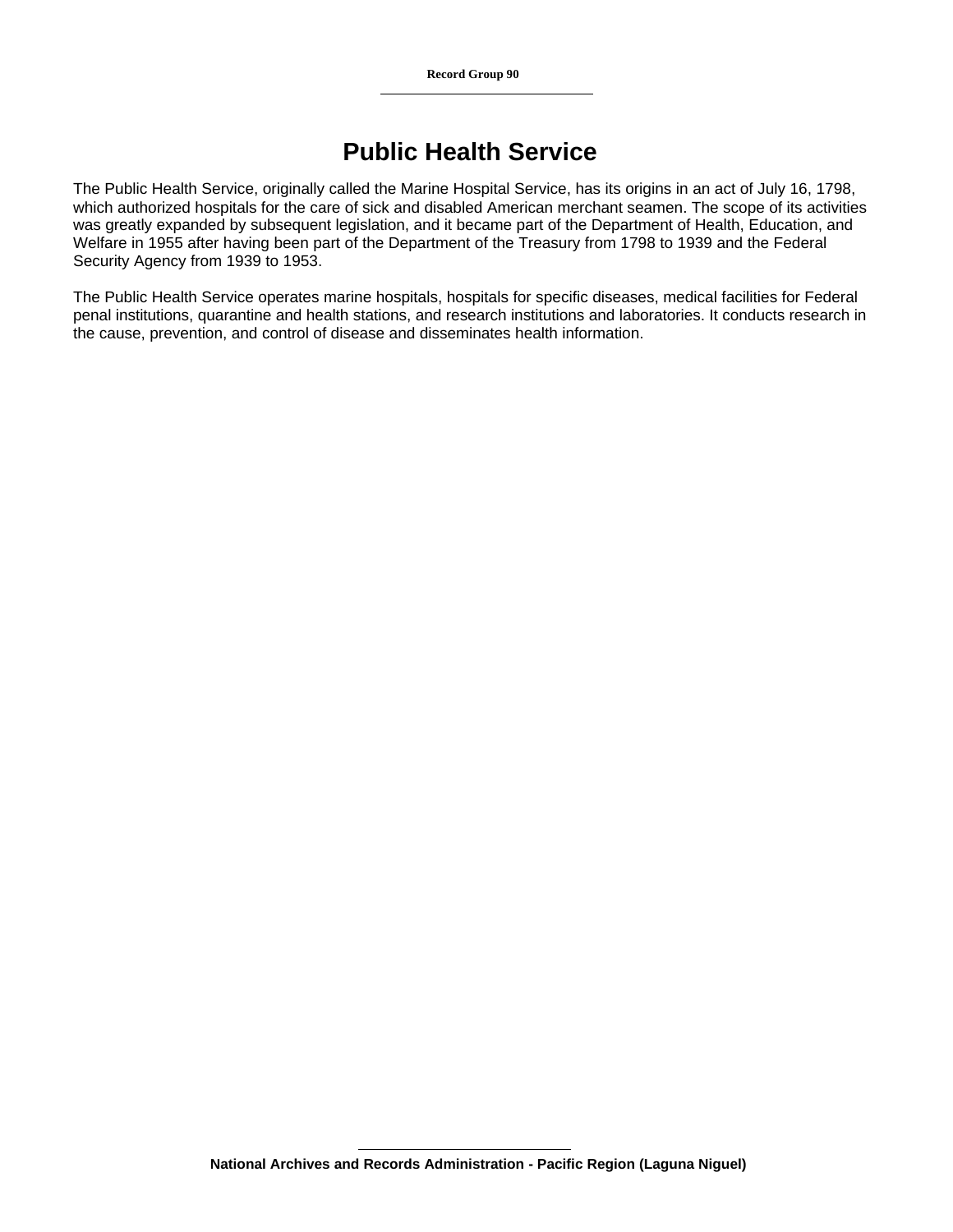# **Medical Officer in Charge, Point Loma Quarantine Station**

This quarantine station was one of six established in 1889 by Act of Congress as a result of the outbreak and spread of cholera in Europe. Two square blocks were purchased in 1890 to house the facility.

During the 1890s the port of San Diego was used mainly by coastwise ships. Health concerns were minimal. Beginning in 1899, however, steamers began arriving from the Orient where outbreaks of bubonic plague reached epidemic proportions. Additionally, yellow fever became a concern with ships which had embarked from Central and South American ports. The resultant overcrowding of the quarantine station led to a Special Act of Congress in 1903 which transferred six blocks of land from the Navy to expand the facility.

When a ship docked or anchored, inspectors boarded it and completed reports on the ship's voyage and the health of the passengers and crew. A medical officer examined the crew and passengers for evidence of contagious disease. A vessel inspector checked the ship for abnormal degrees of rodent and vermin infestation. If inspectors discovered problems, they quarantined and fumigated the ship. Otherwise, they issued a clear bill of health.

The station at Point Loma had responsibility for San Diego Bay and reported to a district office in San Pedro. The station closed during the 1960s. These are the only known records.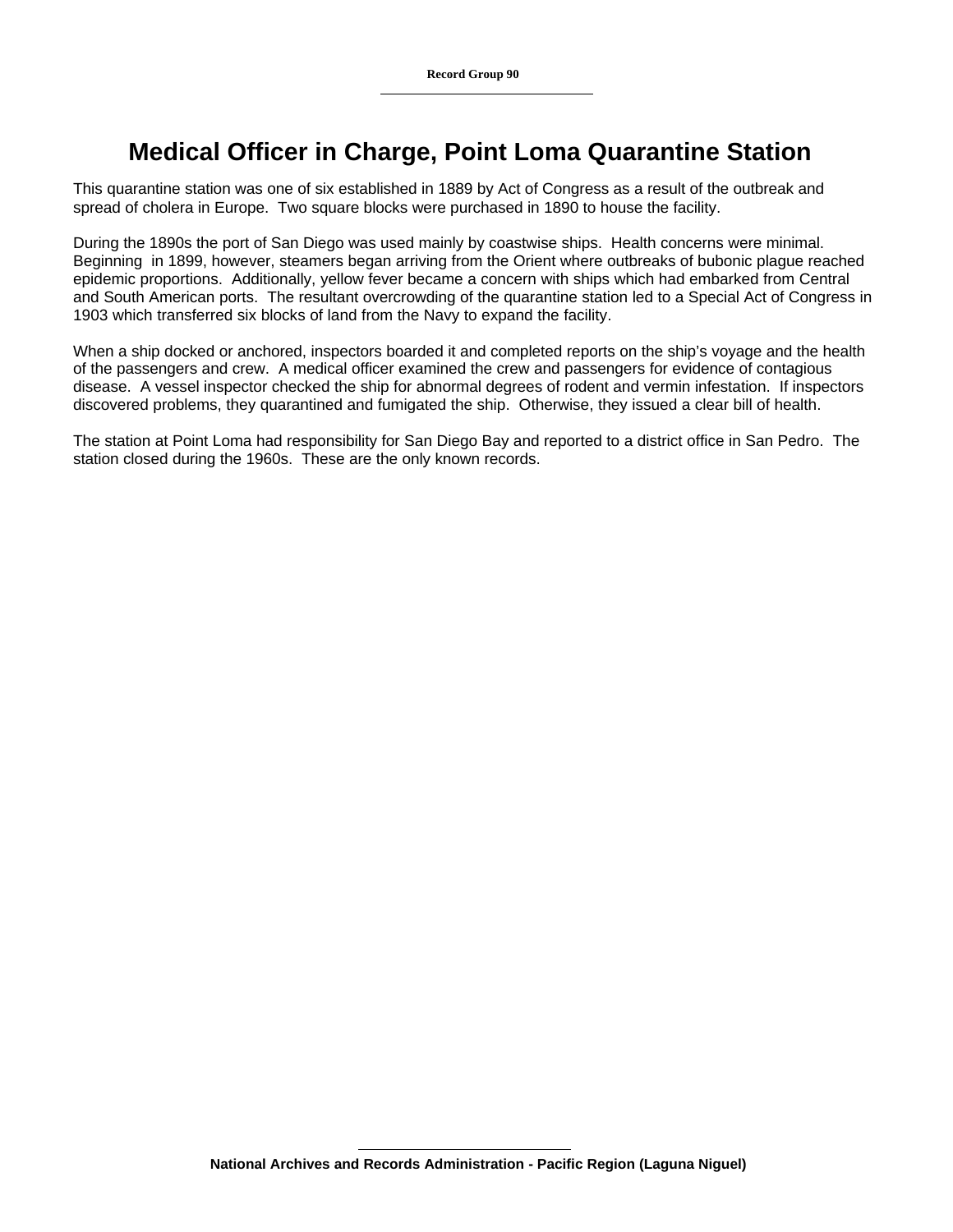#### **Medical Officer in Charge, Point Loma Quarantine Station**

#### Series: **Letters Received, 1889-1894**

Linear Measure: 3 in.

Arrangement: Arranged chronologically.

Scope Content: The letters originated primarily with the Supervising Surgeon General in Washington. The correspondence concerns the purchase of land and a launch for the station, the construction of facilities and their furnishings and maintenance, and personnel matters. Also included are forms, notices, vouchers, circulars, death notices, telegrams, and letters concerning yellow fever and other communicable diseases.

Access Restrictions: None.

Other Restrictions: None.

Boxes: 1

Location: V12 71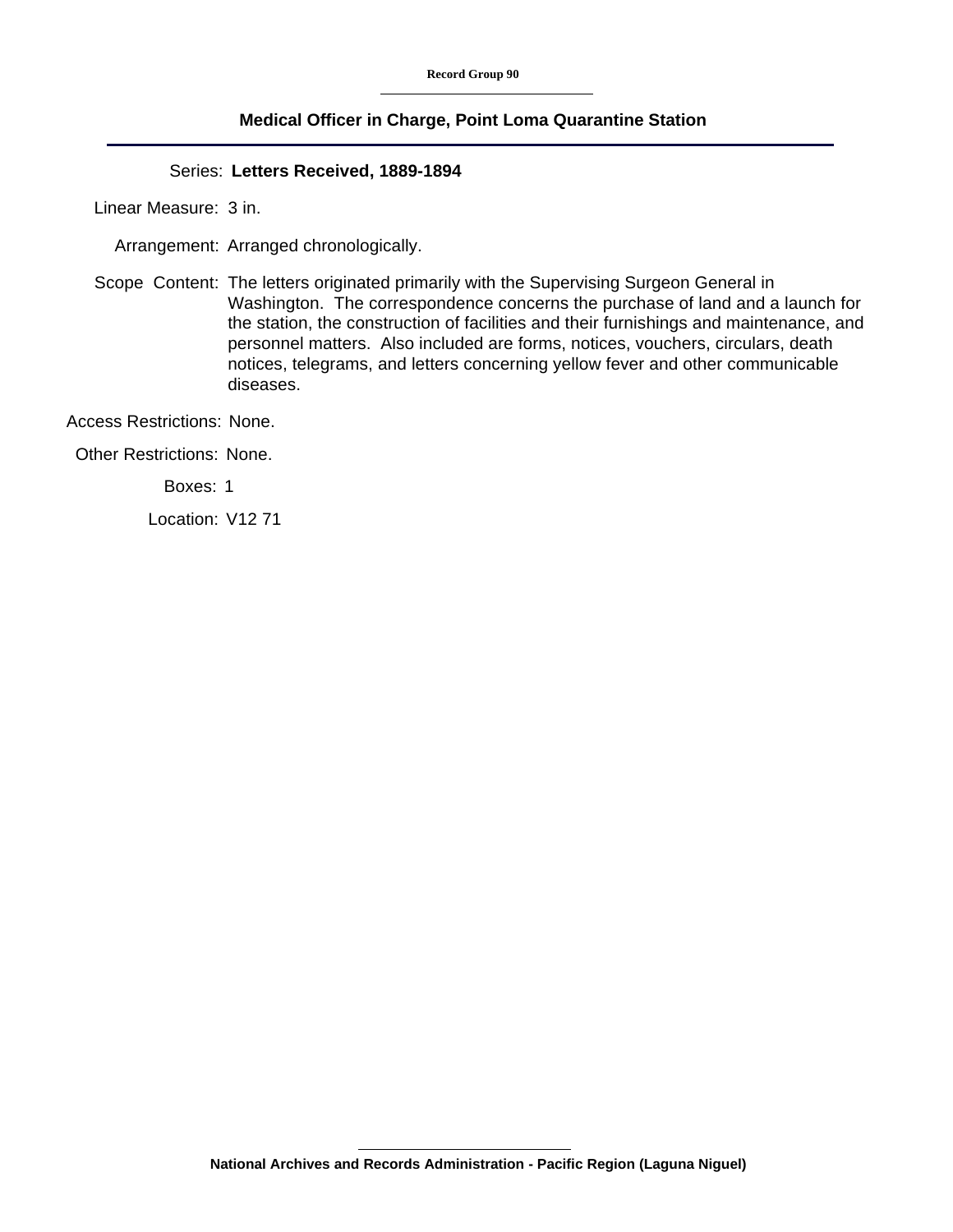#### **Medical Officer in Charge, Point Loma Quarantine Station**

#### Series: **Letters Sent, 1889-1908**

Linear Measure: 10 in.

Arrangement: Arranged chronologically.

Scope Content: These press copybooks contain letters, circulars, vouchers, disbursements, receipts, reports, notices, schedules, statements, synopses, and telegrams relating to bids and acquisitions, construction of facilities, furnishings and supplies, fumigation and disinfection, health matters, lists of eligibles, and personnel. Also included are letters and specifications pertaining to the purchase and building of a launch, wharf, and smallpox compound. The volumes also contain copies of annual and statistical reports, and correspondence with political and business leaders concerning appropriations for the station.

> The press copybooks contain both handwritten and typewritten copies, many of which are faint or even illegible - particularly in the third volume.

Access Restrictions: None.

Other Restrictions: None.

Boxes: 2 (2-3)

Location: V12 71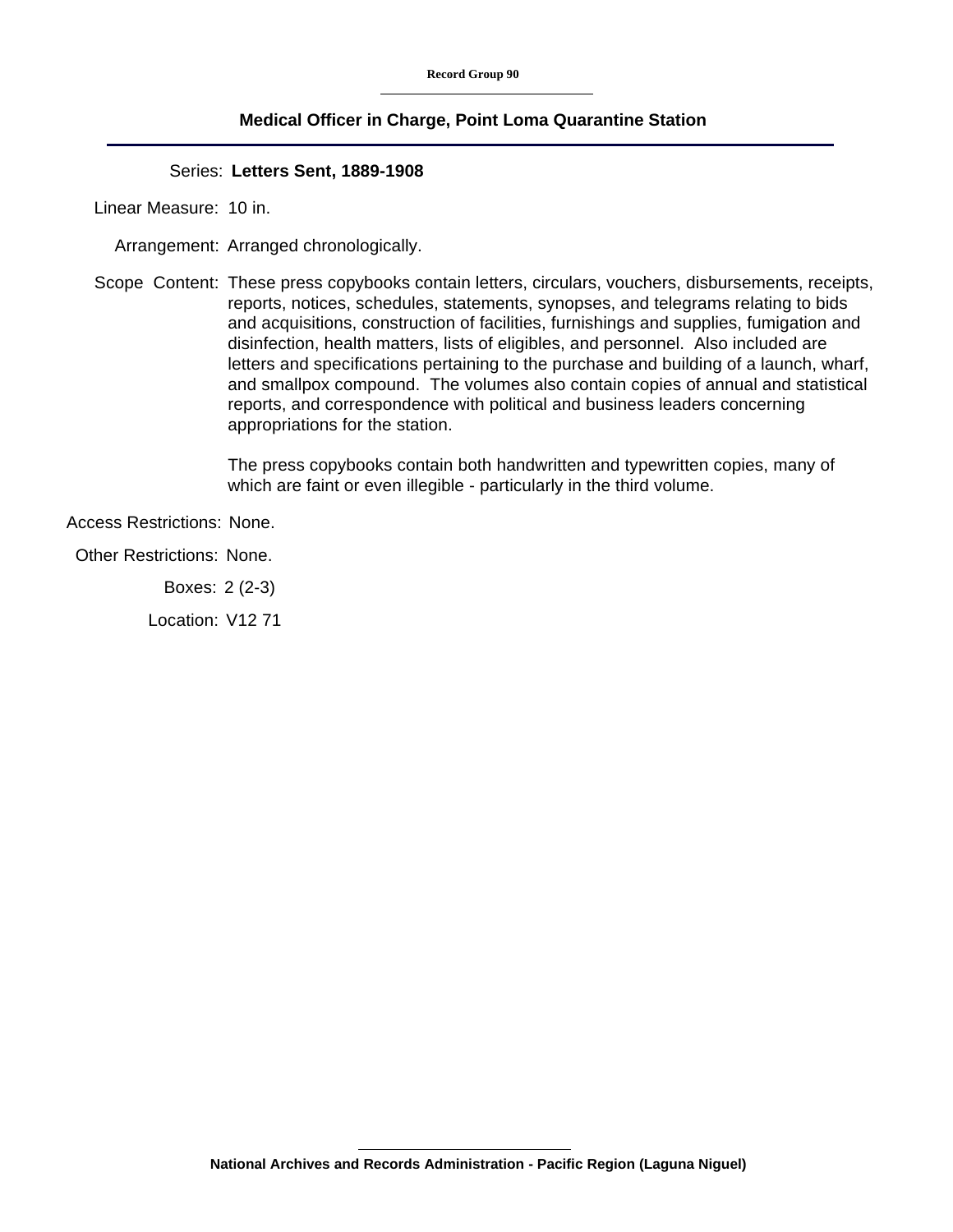# **Medical Officer in Charge, San Diego**

This station opened in 1900 under the Marine Hospital Service. It provided medical care for beneficiaries determined by Federal law. It also conducted physicals for those persons appointed to Government service.

Charles E. Decker served as the station's Medical Officer until he died of tuberculosis in 1903. His name was placed on the Rolls of Honor of the Public Health Service. One of his successors, Milton H. Foster, also received notoriety when he performed autopsies on three victims of bubonic plague in 1900 at Port Townsend, Washington. Dr. Foster performed the autopsies without surgical gloves.

Additional records for this office are not known to exist. They may have been destroyed by an alcohol explosion in the San Diego office in 1927.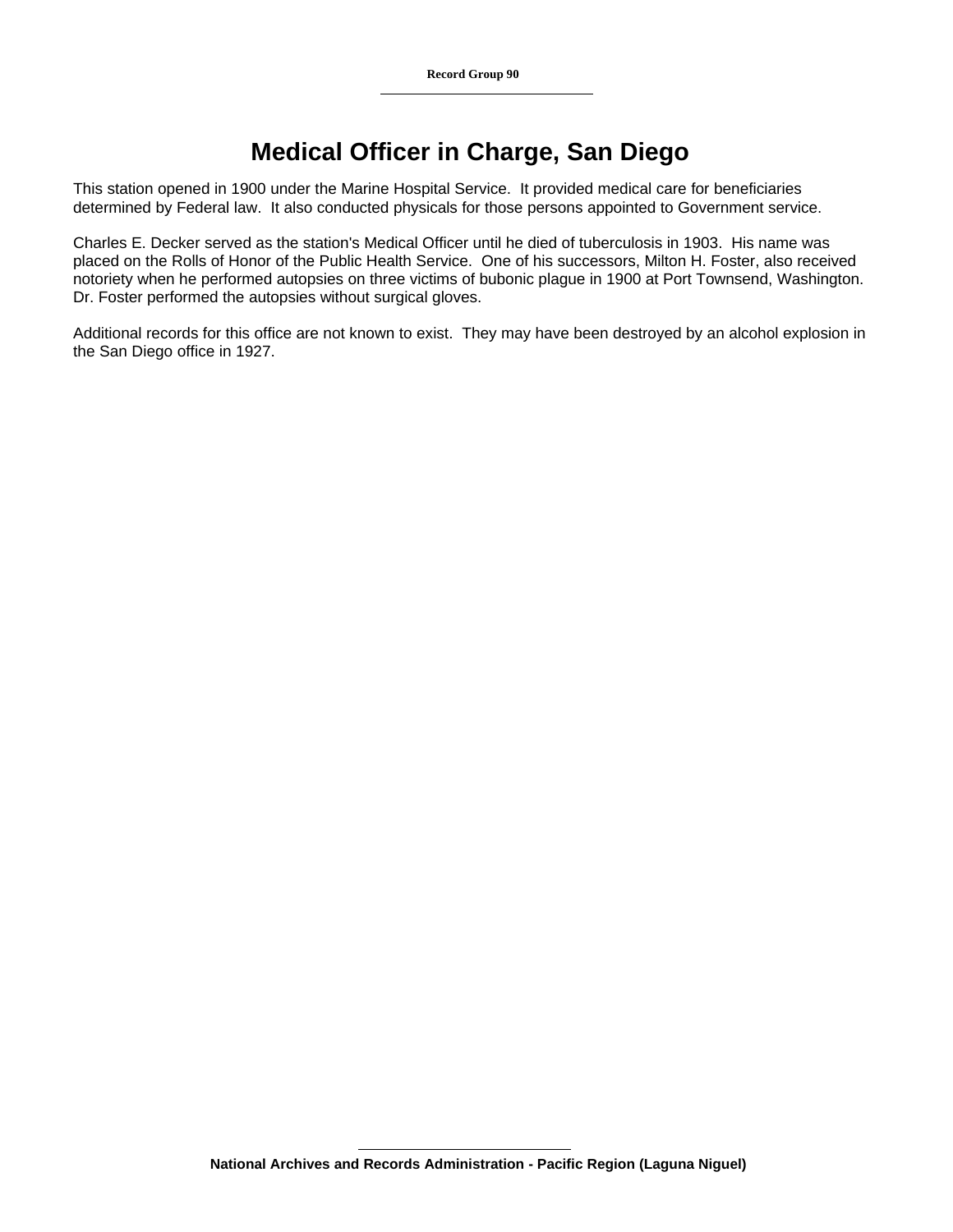#### **Medical Officer in Charge, San Diego**

#### Series: **Letters Received, 1904-1910**

Linear Measure: 3 in.

Arrangement: Arranged chronologically.

Scope Content: This bound correspondence includes letters, telegrams, check registers, circulars, and vouchers, primarily from the Assistant Surgeon General. The letters pertain to administrative matters such as property and personnel. They also concern repayment of private physicians and hospitals for emergency services, particularly as a result of the explosion aboard the U.S.S. Bennington.

Access Restrictions: None.

Other Restrictions: None.

Boxes: 1

Location: V12 72

#### **Medical Officer in Charge, San Diego**

#### Series: **Letters Sent, 1900-1906**

Linear Measure: 5 in.

Arrangement: Arranged chronologically.

Scope Content: These press copy books contain letters, telegrams, forms, schedules, endorsements, notes from telephone calls, lists of eligibles and duty rosters, vouchers, and notices that deal with the administration and programs of the Marine Hospital. Also included is the announcement of the death of Assistant Surgeon Charles Decker on October 21, 1903. Up until that time Decker had written the majority of the correspondence. Loose correspondence in the third volume pertains primarily to the U.S.S. Bennington disaster. The majority of the correspondence is addressed to the Surgeon General and other officials in the Department of the Treasury. There are also letters to ships' captains and members of the public.

Access Restrictions: None.

Other Restrictions: None.

Boxes: 1 (2)

Location: V12 72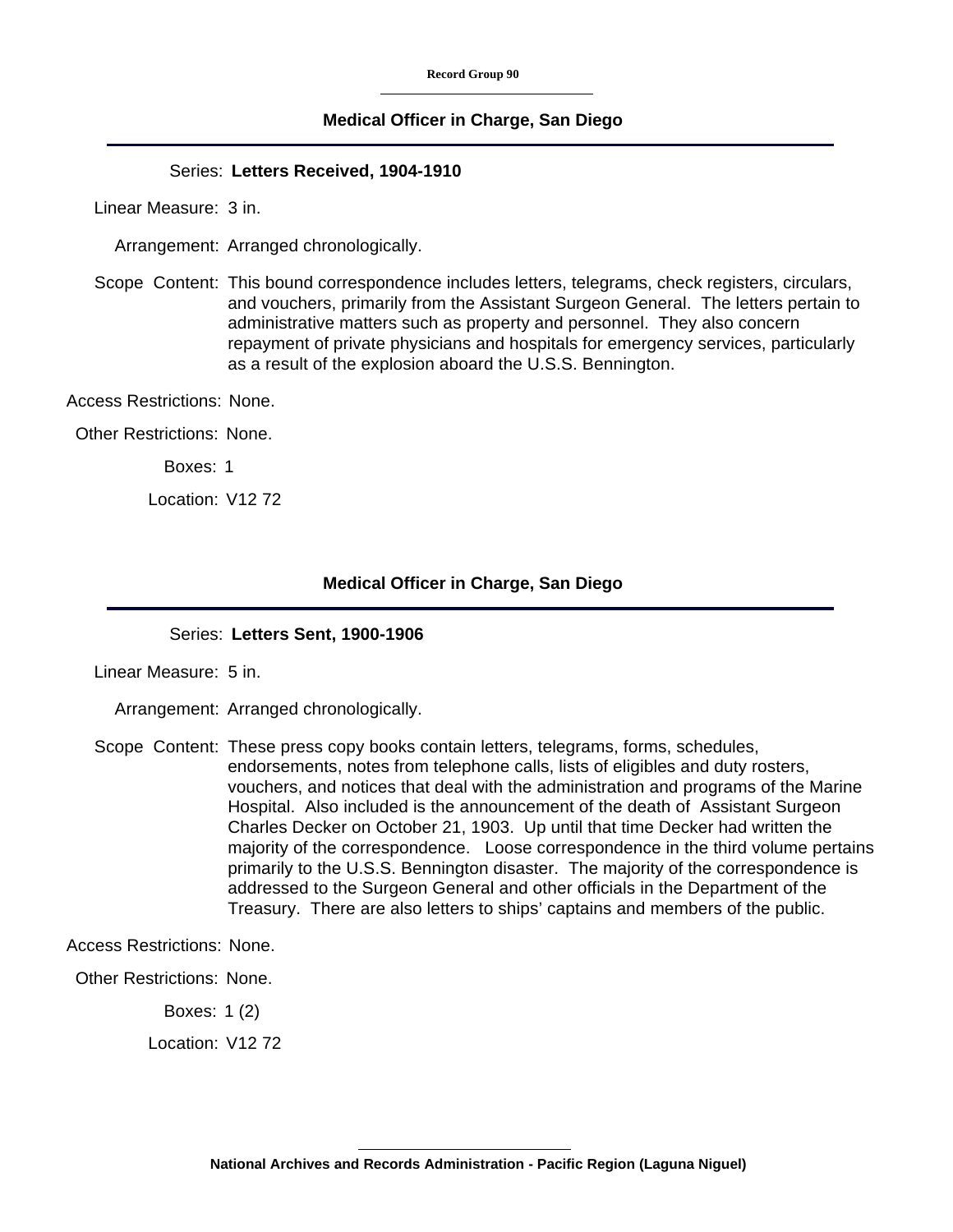## **Phoenix Indian Medical Center, Indian Health Service, Phoenix, AZ**

Early medical services for Native Americans lacked an overall plan. Each of the physicians hired by the government often had a clinical practice encompassing large areas. The physician hired for the Navajos in 1890 served an area of about 12,000 square miles and a population of approximately 18,000. The Bureau of Indian Affairs recognized the inadequacies of medical care for Indians and as a result employed Dr. Ales Hrdlicka in 1908 to investigate Native American health in the United States.

Several years later, a hospital opened at the Phoenix Indian School at a cost of \$12,000. By 1934, a new 60-bed Phoenix Indian School Hospital facility consisting of 2 wards, a dozen private rooms, a kitchen, fracture beds, and sterilization facilities was fully operational. Responsibility for the entire operation including all surgical and medical work rested with Dr. Fred Loe and eleven staff doctors and nurses.

In addition to the Phoenix Indian School Hospital, the Indian Tuberculosis Hospital, opened in 1912, was located off campus north of the school hospital. The combined units of the tuberculosis sanitorium (East Farm) and the Indian school hospital were referred to as the Phoenix Indian Medical Center.

In 1955, responsibility for Native American medical care transferred from the Bureau of Indian Affairs to the Public Health Service. While planning for new, larger, and consolidated facilities, the Public Health Service continued to make renovations and to add services at the widely separated and antiquated facilities at the Phoenix Indian School Hospital and the East Farm Tuberculosis Sanitorium.

Ground breaking ceremonies for a new 200-bed Phoenix Indian Medical Center took place on June 22, 1968, and the dedication ceremonies were held on December 12, 1970. The Phoenix Indian Medical Center currently serves as a referral hospital for 10 Native American field hospitals in Arizona, California, Nevada, and Utah and is used as a training and research facility, as well as serving a Native American population of approximately 55,000 individuals.